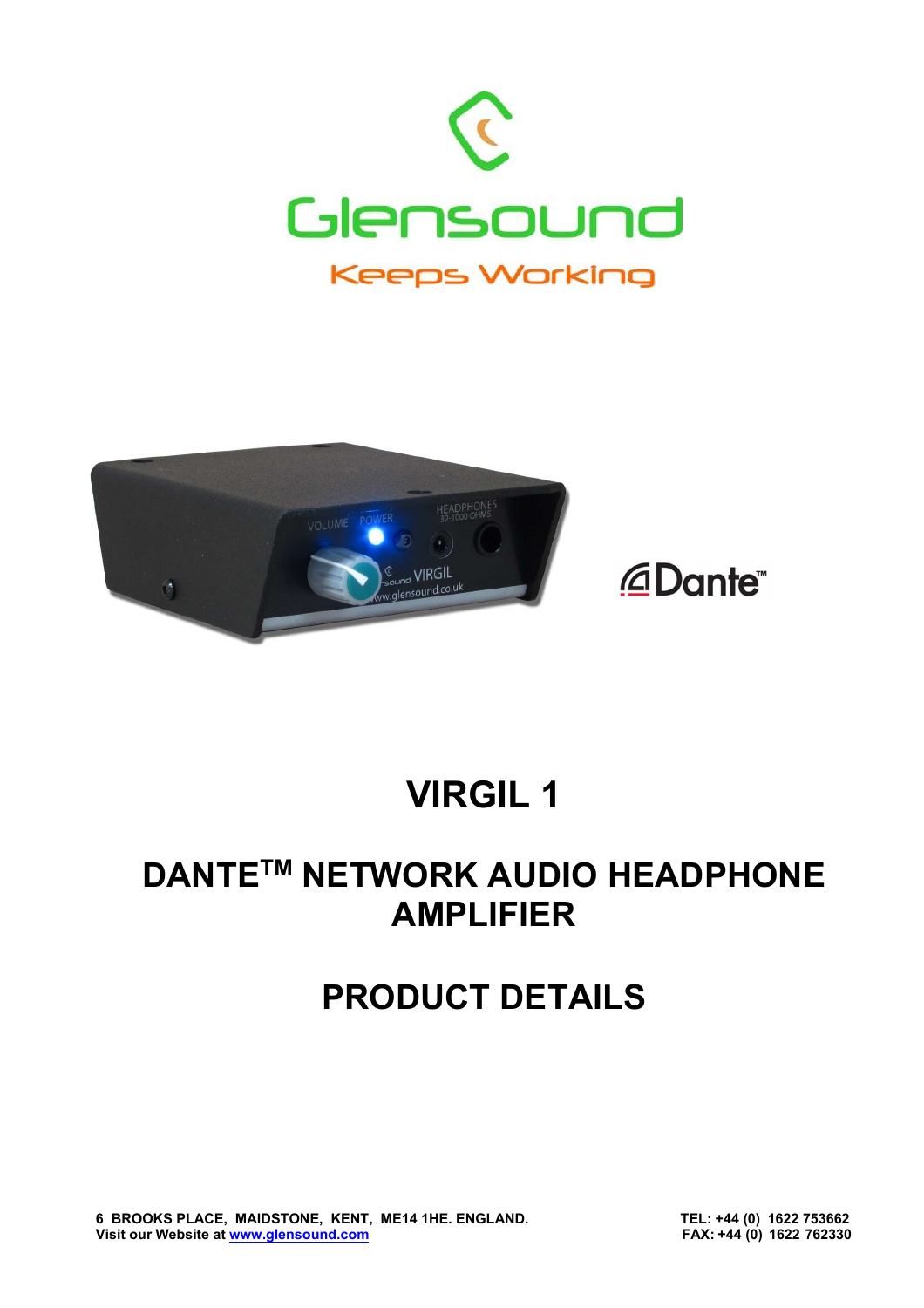

## Glensound Electronics Ltd

Thank you for choosing a new Glensound product.

All rights reserved.

Information contained in this manual is subject to change without notice, if in doubt please contact us for the latest product information.

If you need any help with the product then we can be contacted at:

Glensound Electronics Ltd 1 – 6 Brooks Place Maidstone Kent ME14 1HE United Kingdom

Telephone: +44 (0) 1622 753662

Fax: +44 (0) 1622 762330

#### EMAIL ADDRESSES

General enquires: office@glensound.co.uk

Technical enquires: techinfo@glensound.co.uk

Sales enquires: sales@glensound.co.uk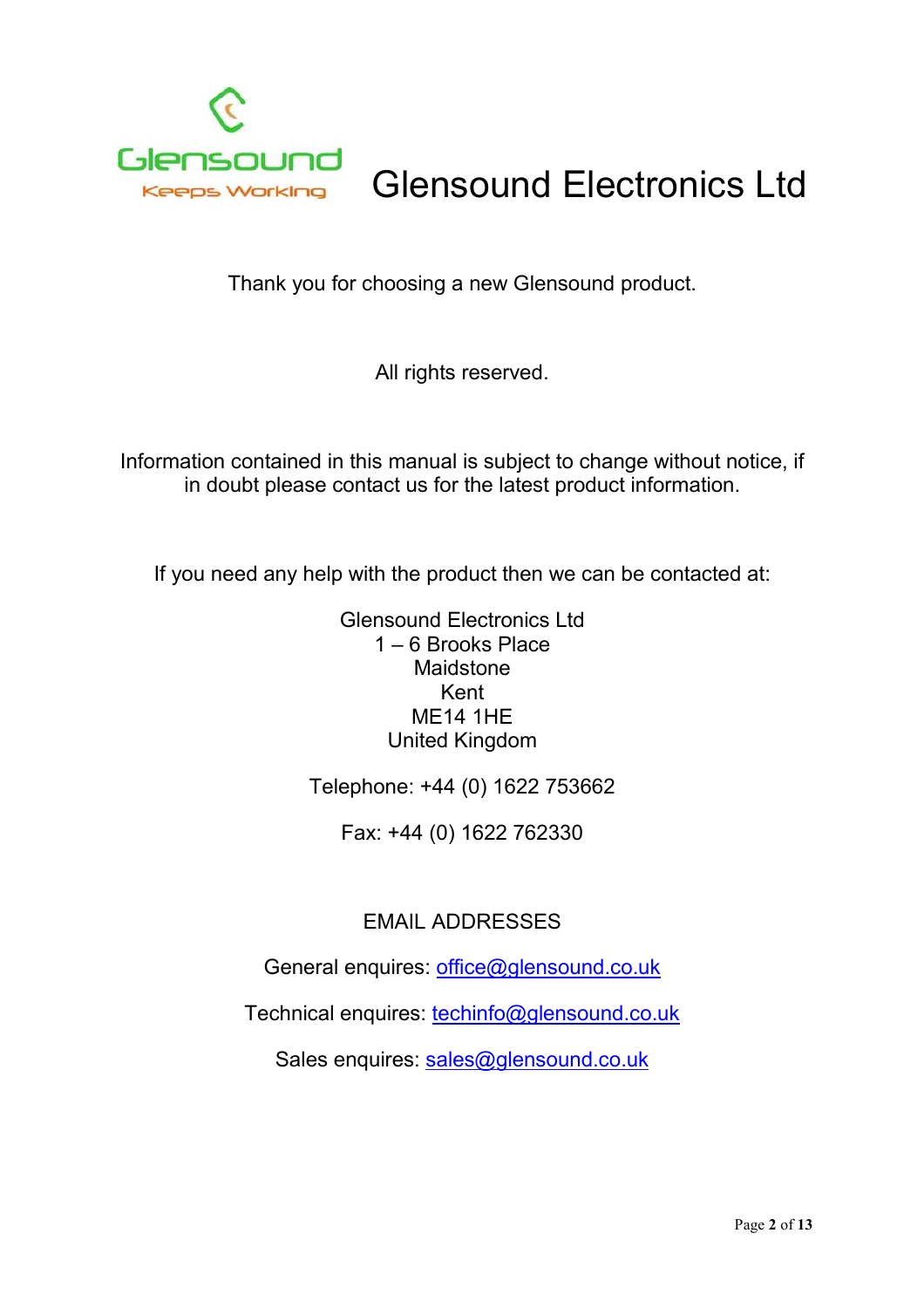#### **PRODUCT WARRANTY:**

All equipment is fully tested before dispatch and carefully designed to provide you with trouble free use for many years.

We have a policy of supporting products for as long as possible and guarantee to be able to support your product for a minimum of 10 years.

For a period of one year after the goods have been despatched the Company will guarantee the goods against any defect developing after proper use providing such defects arise solely from faulty materials or workmanship and that the Customer shall return the goods to the Company's works or their local dealer.

All non-wear parts are guaranteed for 2 years after despatch and any defect developing after proper use from faulty materials or workmanship will be repaired under this warranty providing the Customer returns the goods to the Company's works or their local dealer.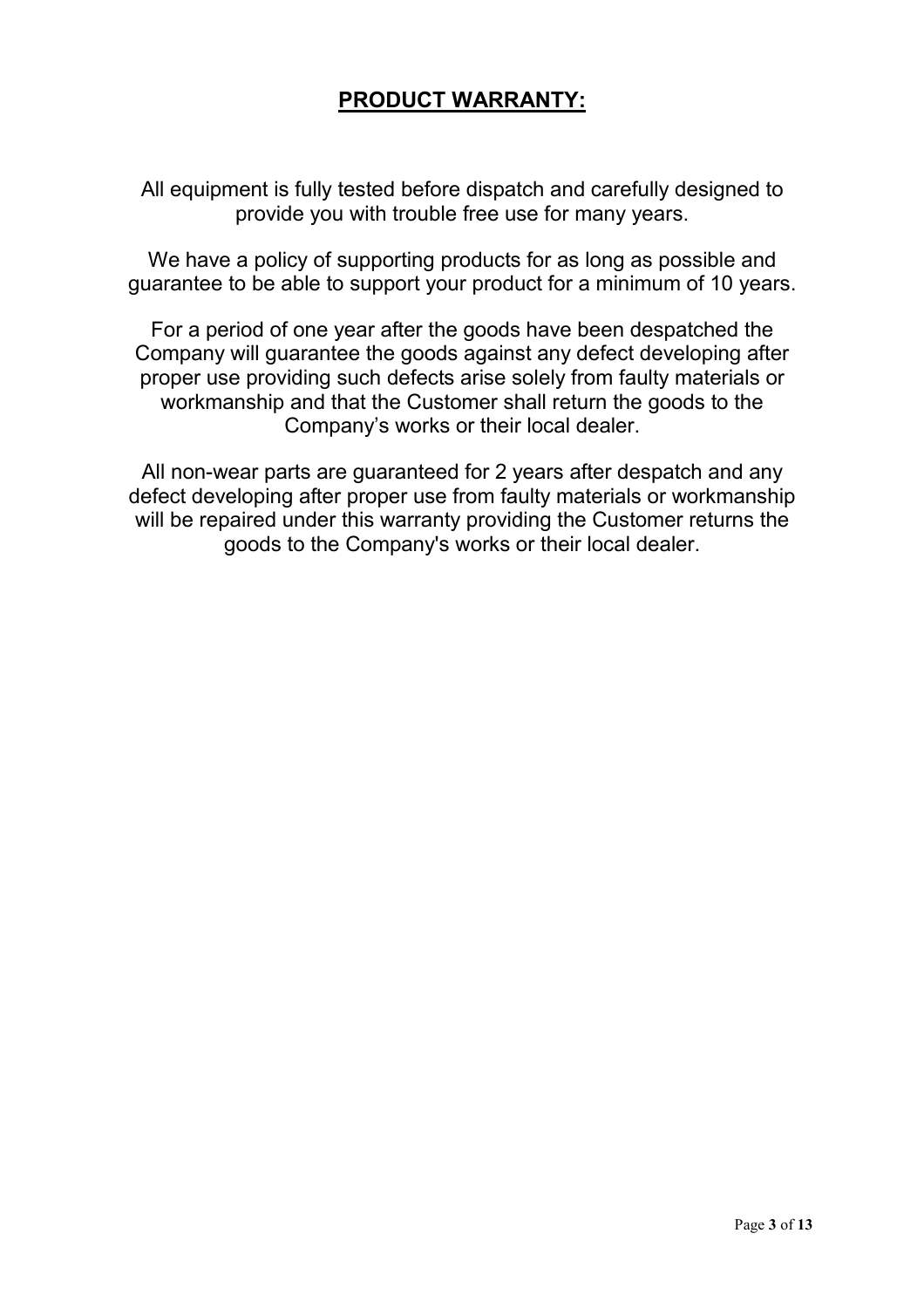# CE

This equipment manufactured by Glensound Electronics Ltd of Brooks Place Maidstone Kent ME14 1HE is  $\mathsf{\mathsf{C}} \mathsf{\mathsf{E}}$  marked and conforms to:

Low Voltage Directive: EN60065

Emissions: EN55103.1

Immunity: EN55103.2

#### **WASTE ELECTRICAL AND ELECTRONIC EQUIPMENT REGULATIONS 2006 (WEEE)**

Glensound Electronics Ltd is registered for business to business sales of WEEE in the UK our registration number is:

WEE/JJ0074UR

#### **RoHS DIRECTIVE**

EC directive 2002/95/EC restricts the use of the hazardous substances listed below in electrical and electronic equipment.

This product conforms to the above directive and for this purposes, the maximum concentration values of the restricted substances by weight in homogenous materials are:

| Lead                                  | 0.1%  |  |
|---------------------------------------|-------|--|
| <b>Mercury</b>                        | 0.1%  |  |
| <b>Hexavalent Chromium</b>            | 0.1%  |  |
| <b>Polybrominated Biphenyls</b>       | 0.1%  |  |
| <b>Polybrominated Diphenyl Ethers</b> | 0.1%  |  |
| Cadmium                               | 0.01% |  |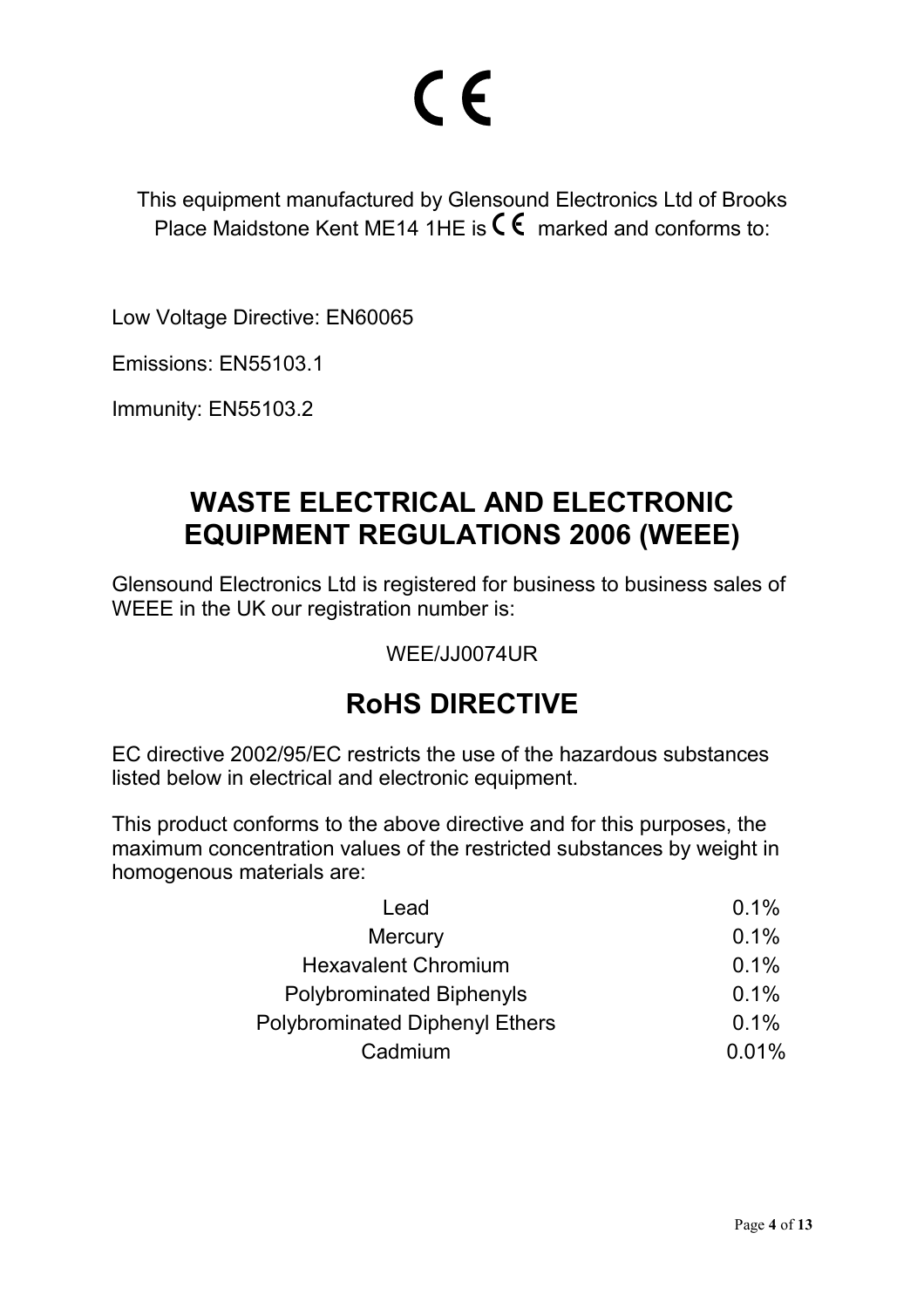### **GLENSOUND VIRGIL 1 Handbook Contents**

Issue 3

**Description** 

Page No.

#### **Contents**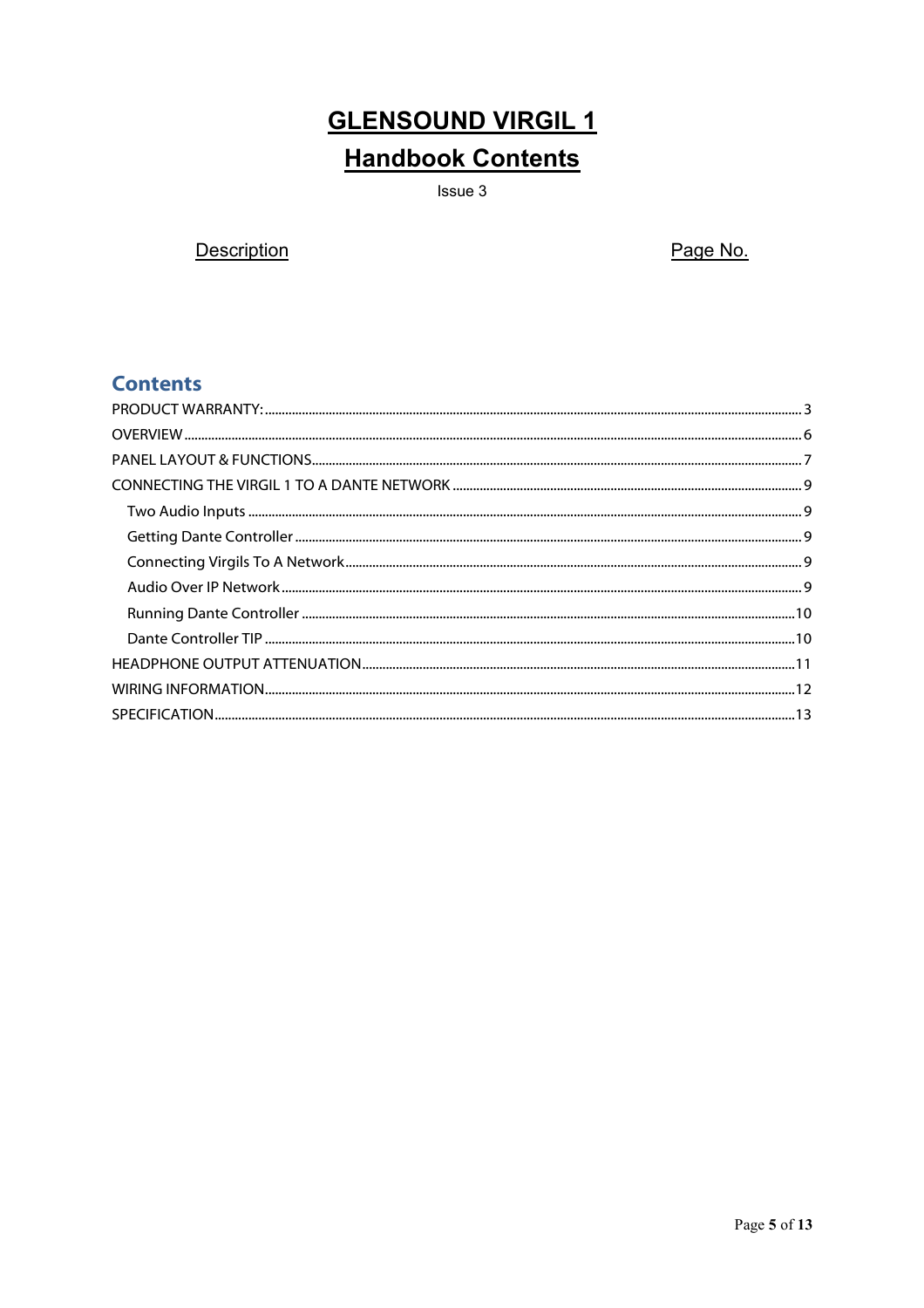#### **OVERVIEW**

Virgil was the Roman poet who guided Dante through Hell and Purgatory, the Glensound Virgil 1 is a clever little headphone amplifier for providing crystal clear audio into studio & broadcast headphones.

Packaged in a small & robust format and designed to be permanently mounted in studios wherever a headphone circuit is required, the Virgil 1 provides a simple interface between Dante network audio systems and users headphones.

The Virgil encompasses our unique headphone amplifier circuit which automatically provides the correct output level to match the impedance of the attached headphones (to produce the same volume high impedance headphones require a much greater output level than low impedance).

The audio inputs of the Virgil 1 are Dante network audio circuits. Dante network audio is a common protocol for distributing high quality linear audio over standard IP networks and it is widely used by many audio equipment manufacturers. The Glensound Virgil 1 Dante audio interface will be compatible with any other manufacturers' Dante audio interface.

Network audio routing is managed by the Dante Controller software. Further details of Dante network audio, and the Dante Controller software can be found at www.audinate.com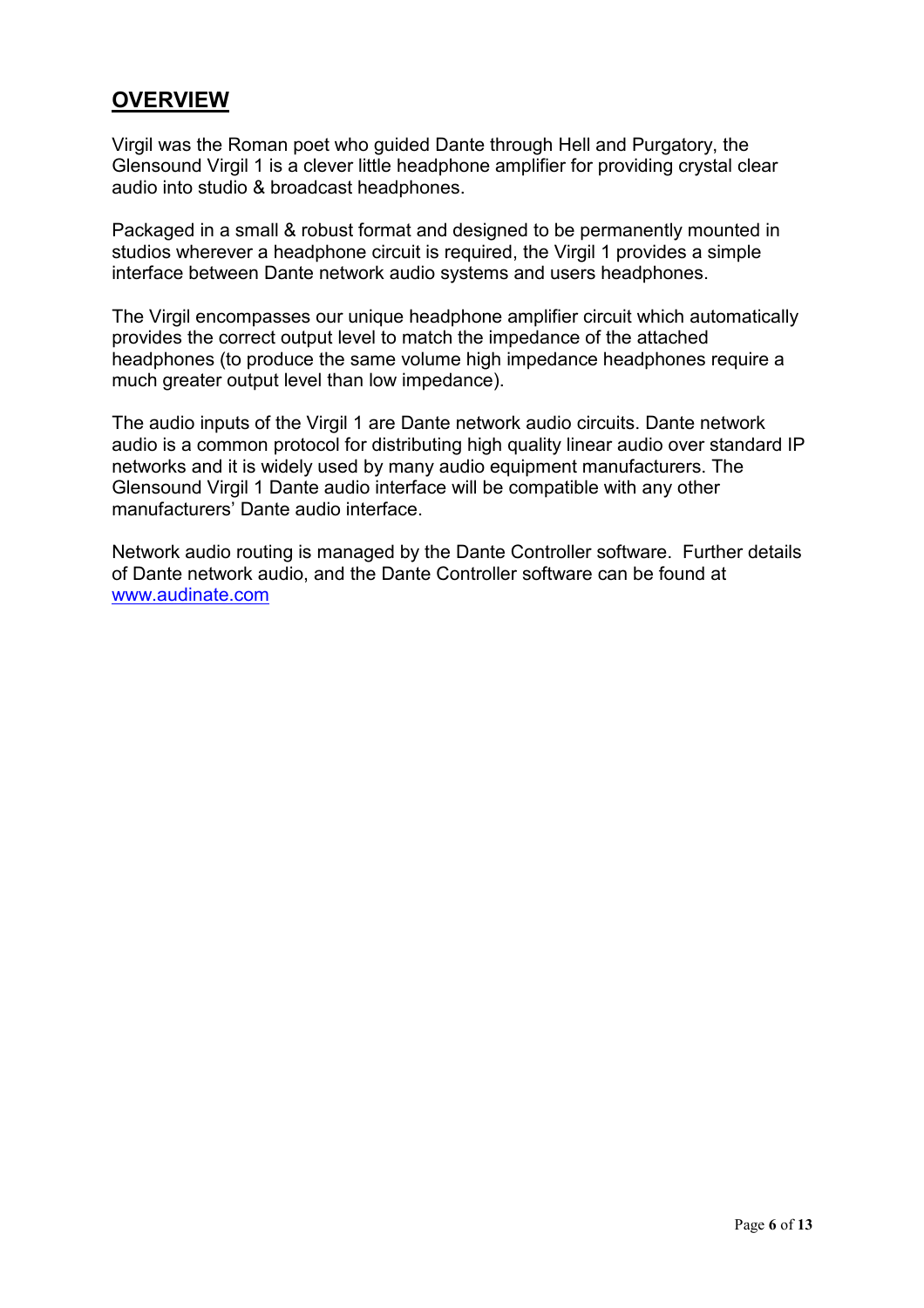#### **PANEL LAYOUT & FUNCTIONS**



#### **1. Volume Controls**

This potentiometer equally adjusts the headphone volume of the two input circuits being received from the Dante network.

#### **2. Power ON LED**

This bright blue LED indicates that the Virgil 1 is receiving power from the network and is working correctly.

#### **3. Headphone Connectors**

These 2 headphone jacks are wired in parallel with each other. They are both 3 pole TRS (Tip Ring Sleeve) but both can accommodate 2 pole 'mono' jacks.

The left jack socket is designed to accept standard 3.5mm plugs and the right socket accepts standard 6.35mm (1/4") plugs.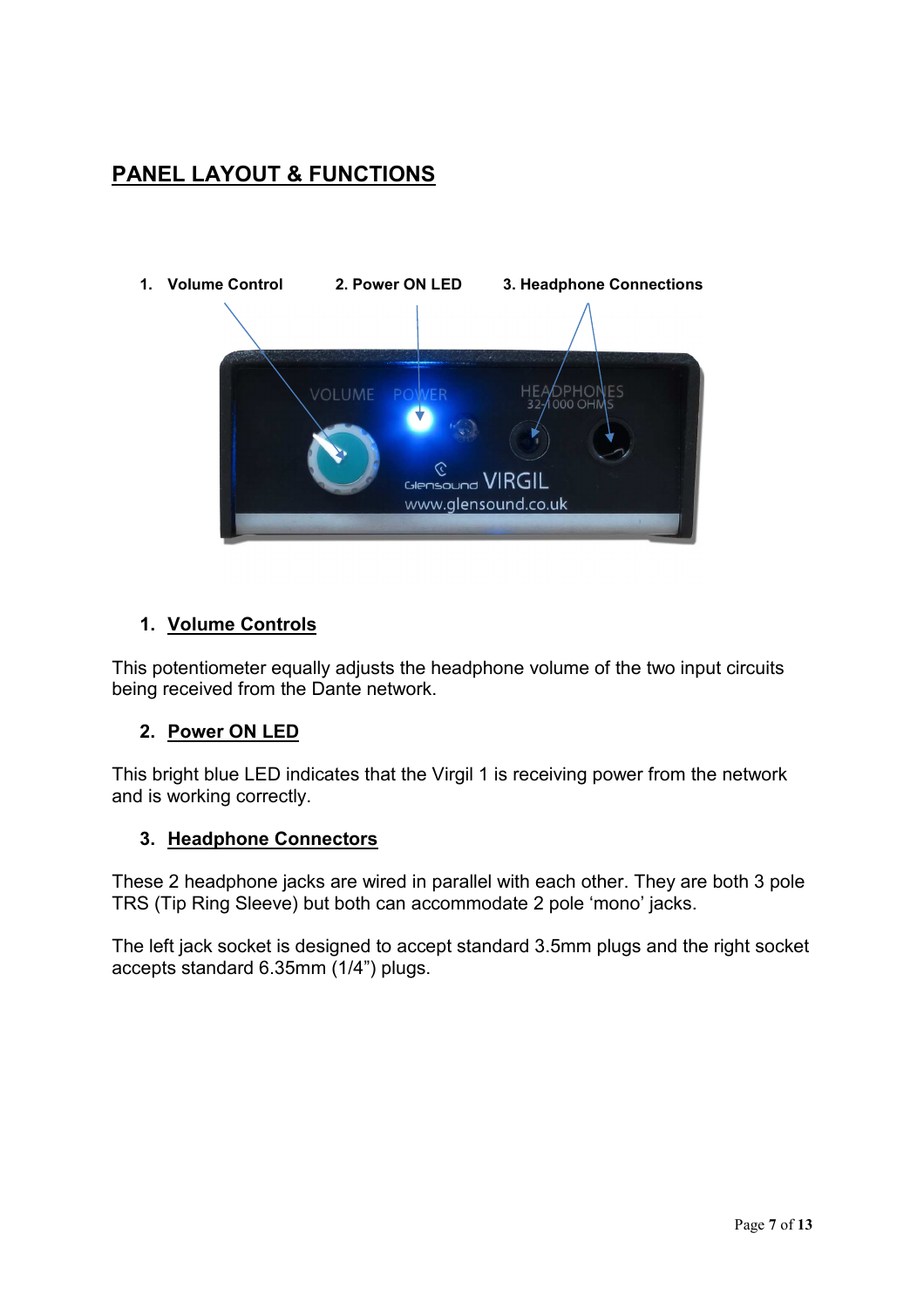

#### **4. USB Socket**

This micro USB socket has a dual purpose.

It can be used to either power the Virgil 1 from a suitable standard USB power source and it also provides a connection for a computer to upload new firmware into the unit if ever advised to by our technical department.

#### **5. Network Connection**

This is a standard network RJ45 connector. Connect this to your Dante™ network to provide the audio source for the Virgil 1.

The unit may also be powered from a suitable PoE (Power Over Ethernet) switch or mid span power source.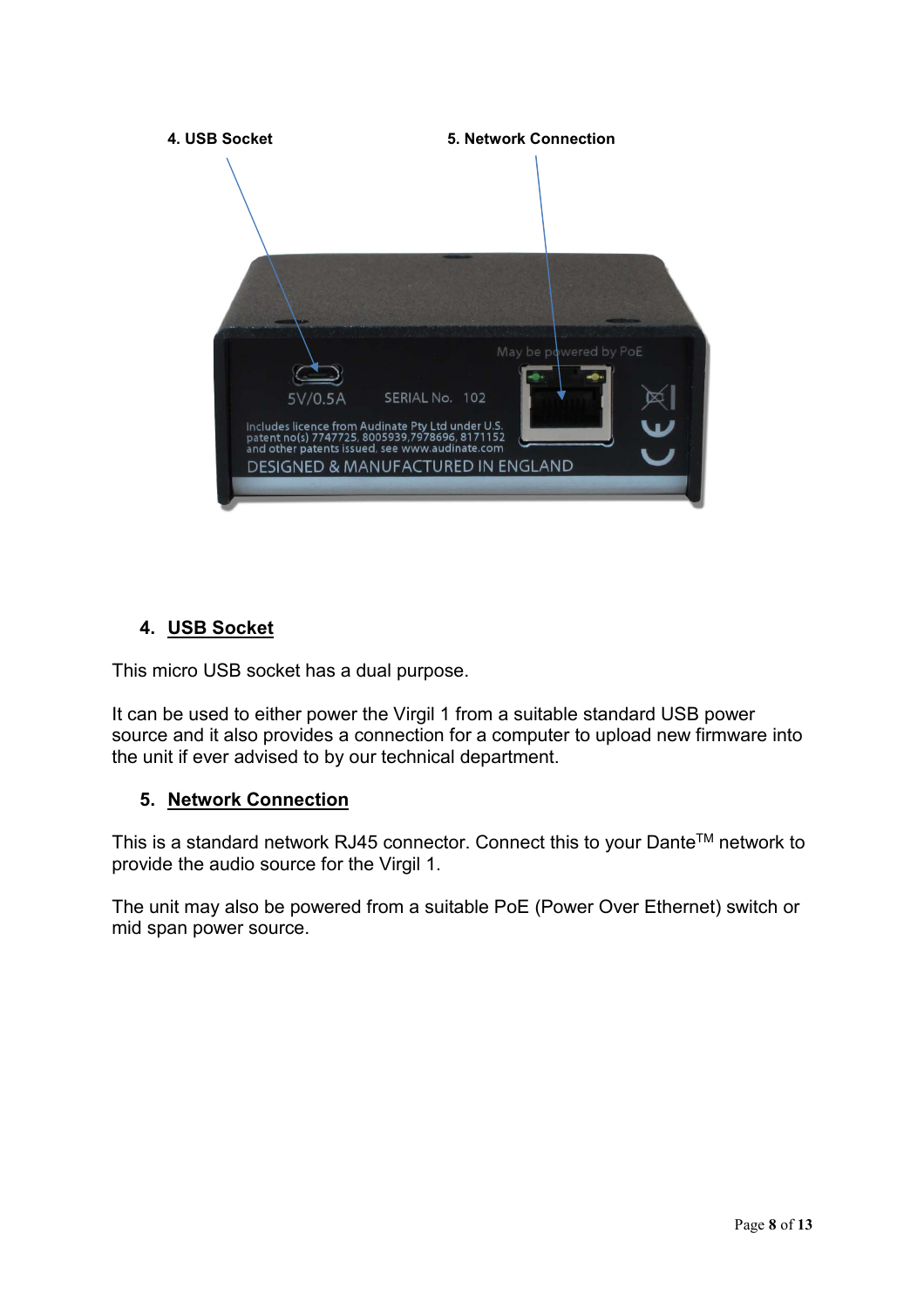#### **CONNECTING THE VIRGIL 1 TO A DANTE NETWORK**

The Virgil 1 is a network audio device utilizing the reliable and versatile Dante audio over IP protocol. Dante is a proprietary system (although very widely used) the originators of which are Audinate.

The information below is only meant as a very basic guide. Full details of the power of Dante network audio and instructions for using it can be found at www.audinate.com

#### **Two Audio Inputs**

There are just 2 audio inputs to the Virgil 1 from the Dante network. 1 input is routed to the left ear and the other to the right ear of the headphone amplifier. If you would like the same audio source in both ears then this can be achieved by routing the same source to both the inputs channels in Dante controller.

#### **Getting Dante Controller**

If you are connecting the inferno to a new Dante network the first thing you will need to do is to get the free Dante controller software from Audinate. This can be downloaded by visiting Audinate's web site at www.audinate.com

#### **Connecting Virgils To A Network**

Vitas can be connected to the network that you are going to use for your audio distribution simply by plugging in the network connection on the rear. Once connected to the network it will be possible to see the Vita from within the Dante controller and route the audio circuits.

#### **Audio Over IP Network**

We strongly recommend that you consider your network topology carefully and would not recommend sharing broadcast audio and general data on the same network.

For more details of audio over IP network structure please visit www.audinate.com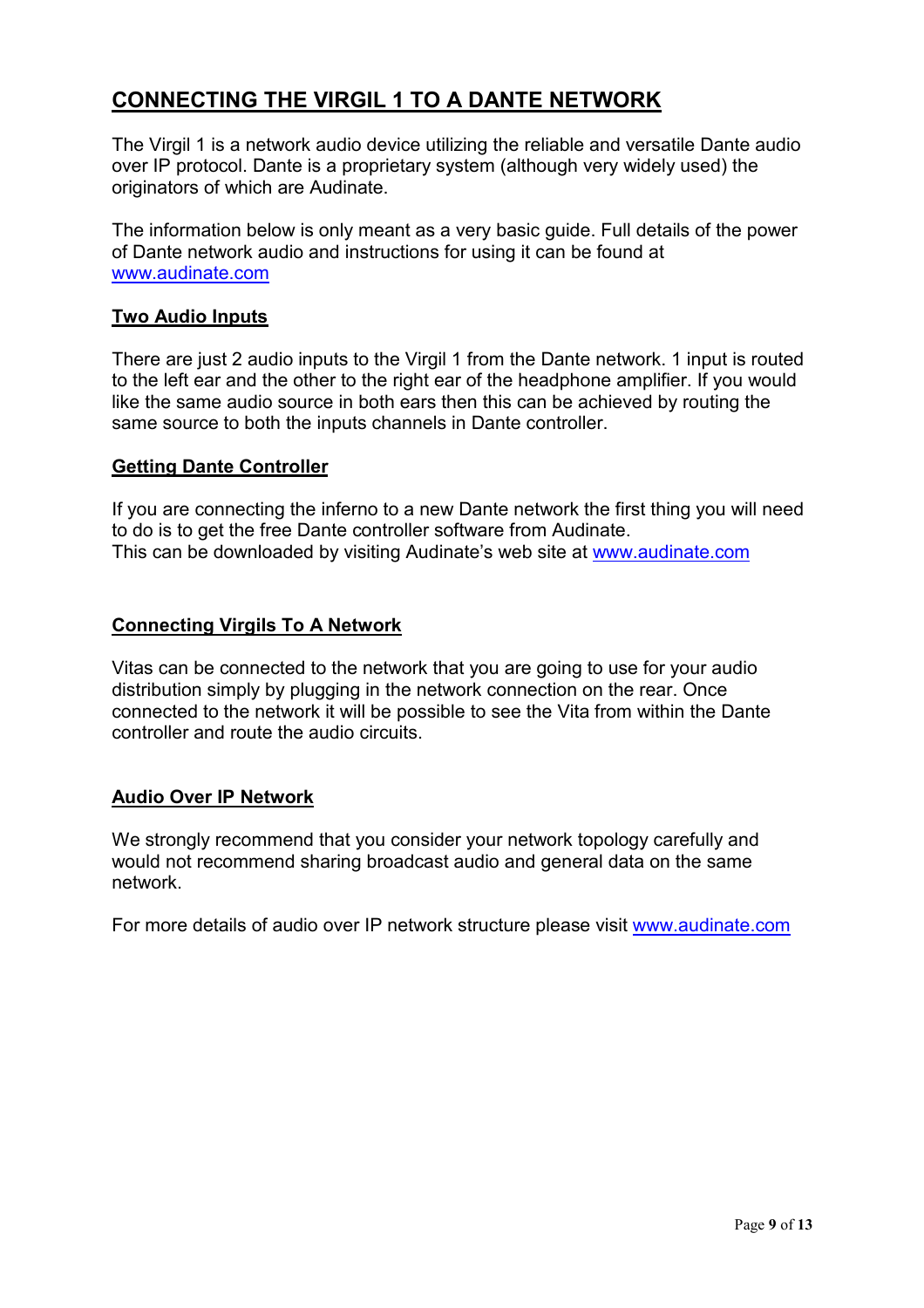#### **Running Dante Controller**

At the time of writing this manual, Dante Controller looks as per the screenshot below:

| 룲<br>$\sim$ $\mathbb{H}$                                                             |                               | Master Clock: Vita-serial-109-073af6          |  |
|--------------------------------------------------------------------------------------|-------------------------------|-----------------------------------------------|--|
| Routing<br>Device Info Clock Status Network Status Events                            |                               |                                               |  |
| <b><i><u></u>ADante</i></b><br><b>Filter Transmitters</b><br><b>Filter Receivers</b> | $+$ $\Box$ Dante Transmitters | Tallback<br>Programme<br>Vita-serial-109-073a |  |
| <b>Dante Receivers</b><br>$+$<br>Vita-serial-109-073af6<br>Cue<br>FB                 |                               | $\overline{a}$                                |  |

The Virgil will have been named at the factory during test to allow them to be identified by the Dante controller.

The format used for the factory name is:

'Virgil-serial-XXX-YYY'. 'XXX' will be the units 3 digit serial number, and 'YYY' will be the Vita's MAC address.

#### **Dante Controller TIP**

If you have never run Dante controller before then make sure that on the bottom left of the Dante controllers' screen 'P' or 'S' is next to a green square as this indicates that it is connected to a network. By clicking 'P' or 'S' a pop up box opens to allow you to set what network interface the controller is using.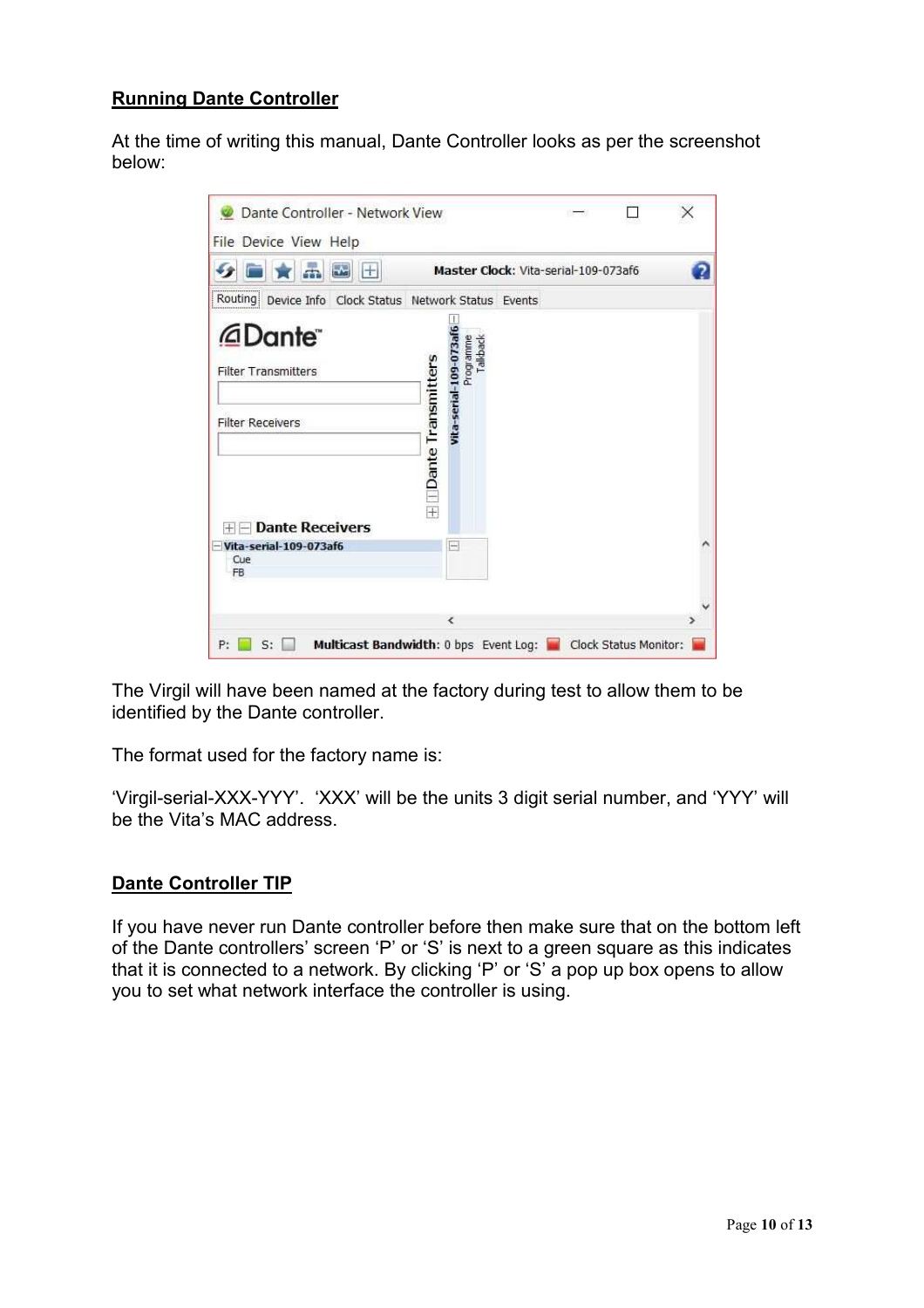#### **HEADPHONE OUTPUT ATTENUATION**

By default the Virgil 1's front panel headphone volume potentiometer is set to allow an output level off between -20 and +10dB (measured into 600 Ohms). This means that incoming audio signals cannot be completely turned off (which many broadcasters find useful to stop 'talent' turning important audio information off and missing vital cues).

It is possible to alter the range of the volume potentiometer to allow the headphone output to become fully attenuated (off). Note: Virgils can be supplied like this straight from the factory by special order.

#### **How To Change The Output Volume Range**

This is done by linking out a pair of hardware resistors that stop the potentiometer fully closing. There are 2 pairs of solder pads on the internal pcb to make this job easier.

- 1) Remove the 2 screws (one on either side) that hold the powder coated lid to the anodised aluminium base. Note remove the screws from each side and not the screws at the bottom of the unit.
- 2) Gently remove the lid.
- 3) Remove the volume pot knob (it just pulls off)
- 4) Unscrew the front panel screw located between the power on LED and the 3.5mm headphone jack socket.
- 5) Remove the pcb from the metalwork. To do this the rear panel needs to be pulled out enough to release the rear panel RJ45 connector, once the connector has been released it should be possible to ease the pcb up and out backwards.
- 6) Locate the 2 pairs of solder pads located just behind the potentiometer.



- 7) Carefully form a solder bridge between each pair of pads.
- 8) Rebuild the Virgil in the reverse order of dis-assembly.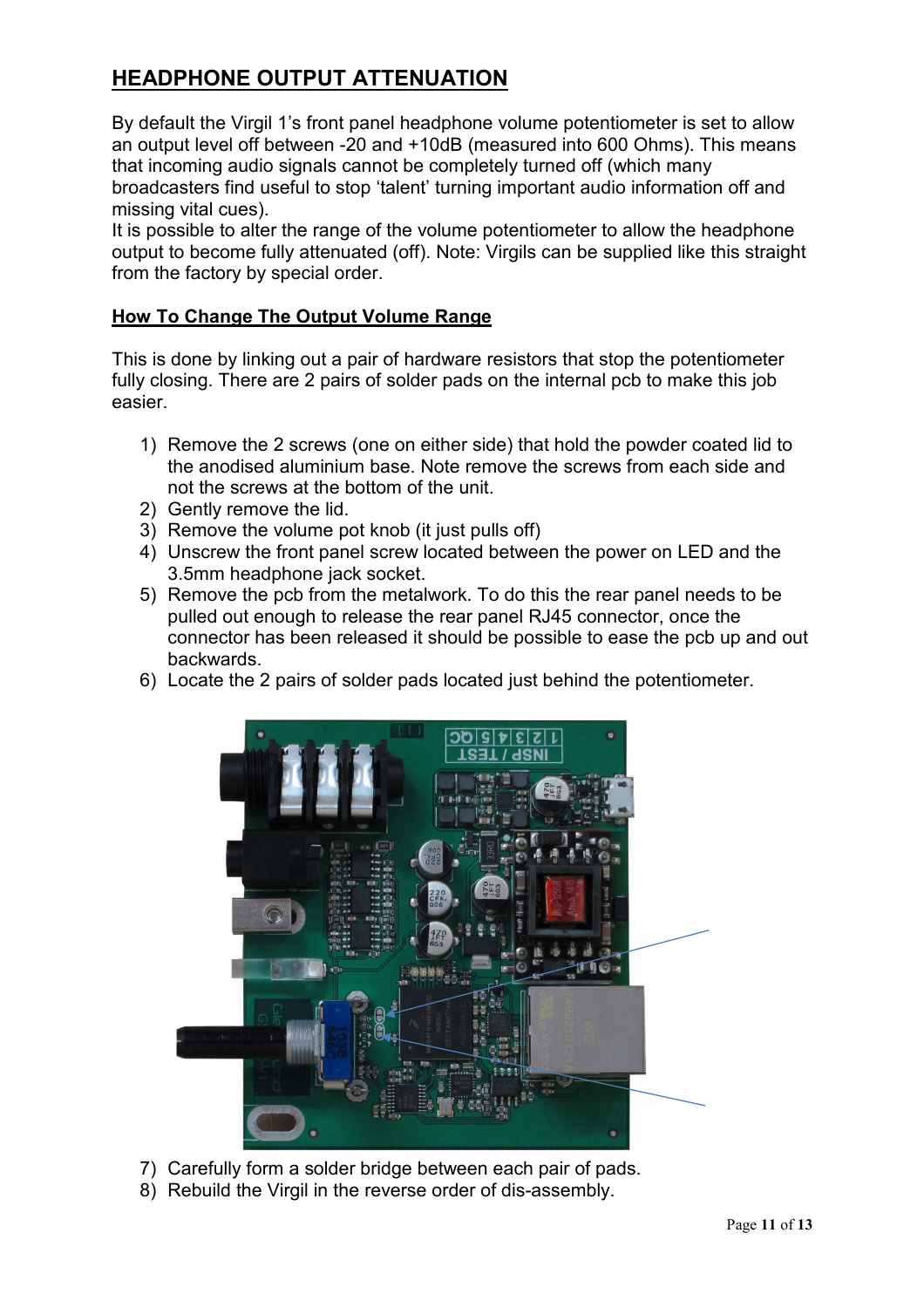#### **WIRING INFORMATION**



**STANDARD HEADPHONE WIRING:**

**TIP: A/ LEFT Ear** 

**RING: B/ RIGHT Ear** 

**SLEEVE: Common/ Earth** 

**PLEASE NOTE:** MONO HEADPHONE JACKS CAN BE USED WITHOUT CAUSING ANY DAMAGE TO THE VIRGIL 1